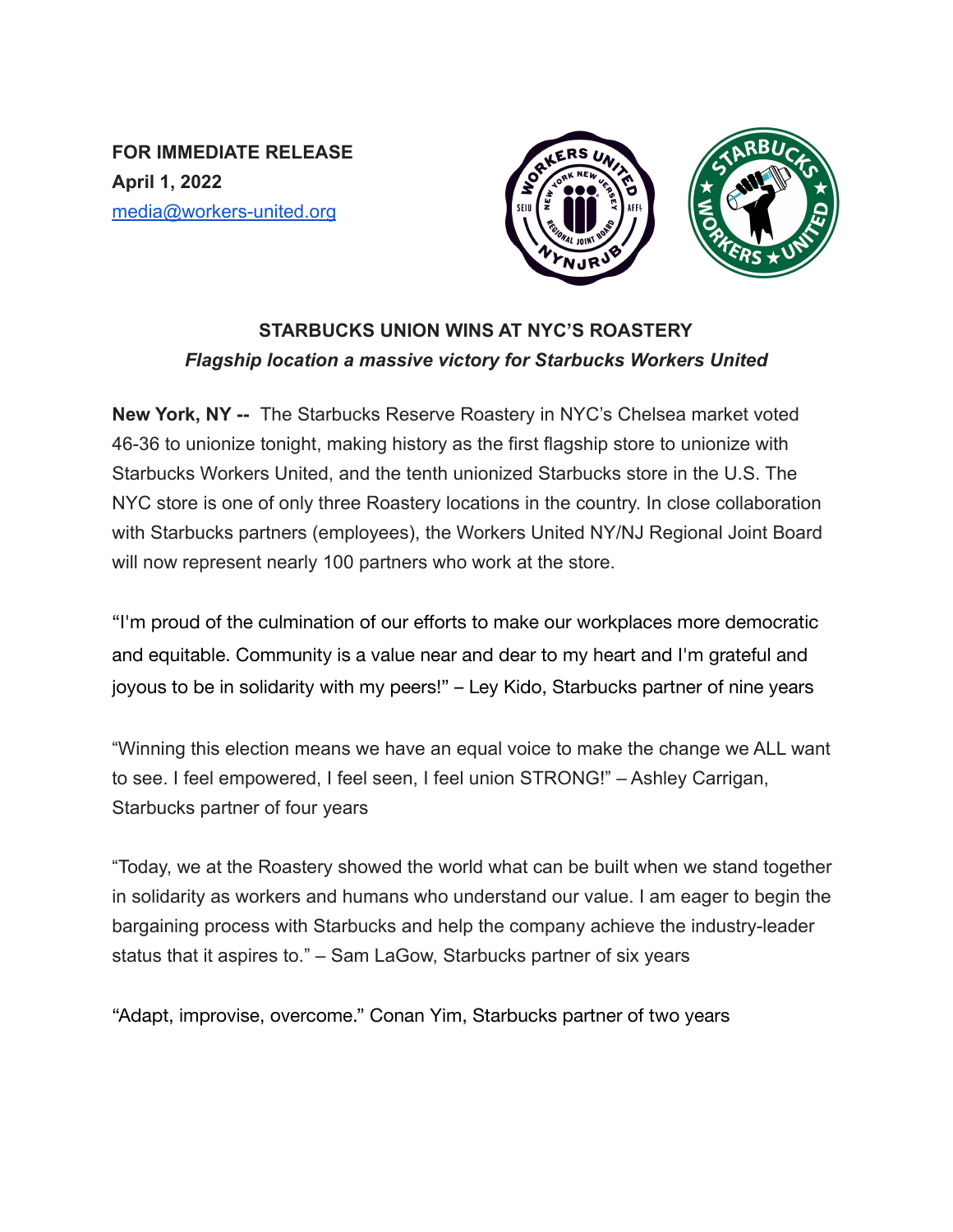"Organizing the roastery has been one of the most meaningful things I've gotten the chance to participate in. Working with my fellow partners to come together and form a union has been SUCH an empowering experience for all of us. We deserve this. We work HARD at the Roastery EVERY SINGLE DAY. We deserve a living wage, meaningful access to healthcare, REAL job security, agency over our own schedules, and A SEAT AT THE TABLE." – Aimes Shunk, Starbucks partner of six months

The partners at the Roastery filed for a union petition on February 10th, requesting March 3rd as a vote date. Starbucks delayed the process, giving them more time to run an anti-union campaign. The partners at the Roastery won their election despite a pervasive union busting campaign that involved one-on-one employee meetings with management, group captive audience meetings conducted by management, anti-union materials being distributed at the store, employee write-ups for minor infractions like lateness that occurred many months prior, and a general air of hostility in the workplace. Across the country Starbucks has relied on retaliatory practices to intimidate partners. Starbucks has temporarily closed stores that were seeking to unionize in Buffalo, as well as fired union leaders there. They also fired the "Memphis Seven," a group of partners seeking to unionize their store in Tennessee, in retaliation for their union organizing. The company has continued to refuse to sign the Fair Election Principles which shows a lack of commitment to neutrality towards the organizing workers, and they have contracted with notorious union-busting law firm Littler Mendelson.

Last week, the Starbucks Workers United campaign in the NY metro area, filed Unfair Labor Practice allegations with the National Labor Relations Board on behalf of Starbucks employees in Great Neck and Manhattan. The allegations include that the company has engaged in illegal union busting practices, including threats of loss of income, threats of loss of opportunities for promotion, threats of loss of holiday time and benefits, disciplinary action, and threat of termination of part-time employees for refusal to work more hours, in retaliation for their support of the union. These allegations come on the heels of an [NLRB complaint against the company.](https://www.nytimes.com/2022/03/15/business/economy/starbucks-union-nlrb-arizona.html) Workers United has filed more than 70 Unfair Labor Practice charges on behalf of organizing Starbucks partners across the country.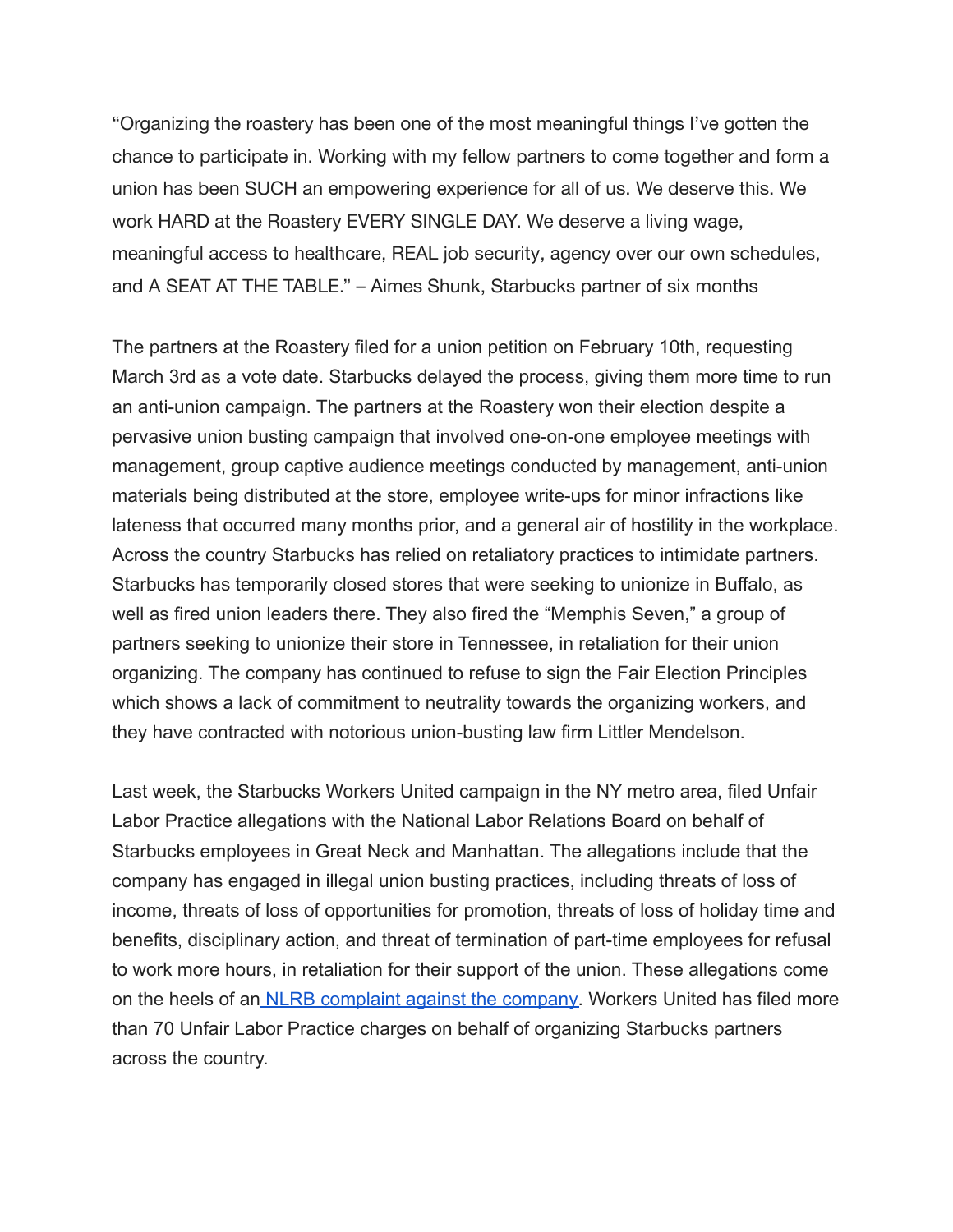Today's election at the Roastery took place in-person and is the first Starbucks union election in NYC. There will be upcoming mail ballot elections at Astor Place, Astoria, Ceasar's Bay (Brooklyn) as well as at locations in Great Neck and Massapequa on Long Island. [More than 185 stores](https://perfectunion.us/map-where-are-starbucks-workers-unionizing/) have filed union petitions nationally.

## ###

About: Starbucks Workers United is a union of Stabucks Workers, by Starbucks Workers, for Starbucks Workers, organizing with the support of Workers United.

Twitter / Instagram / Facebook: @SBWorkersUnited @WorkersUnitedNY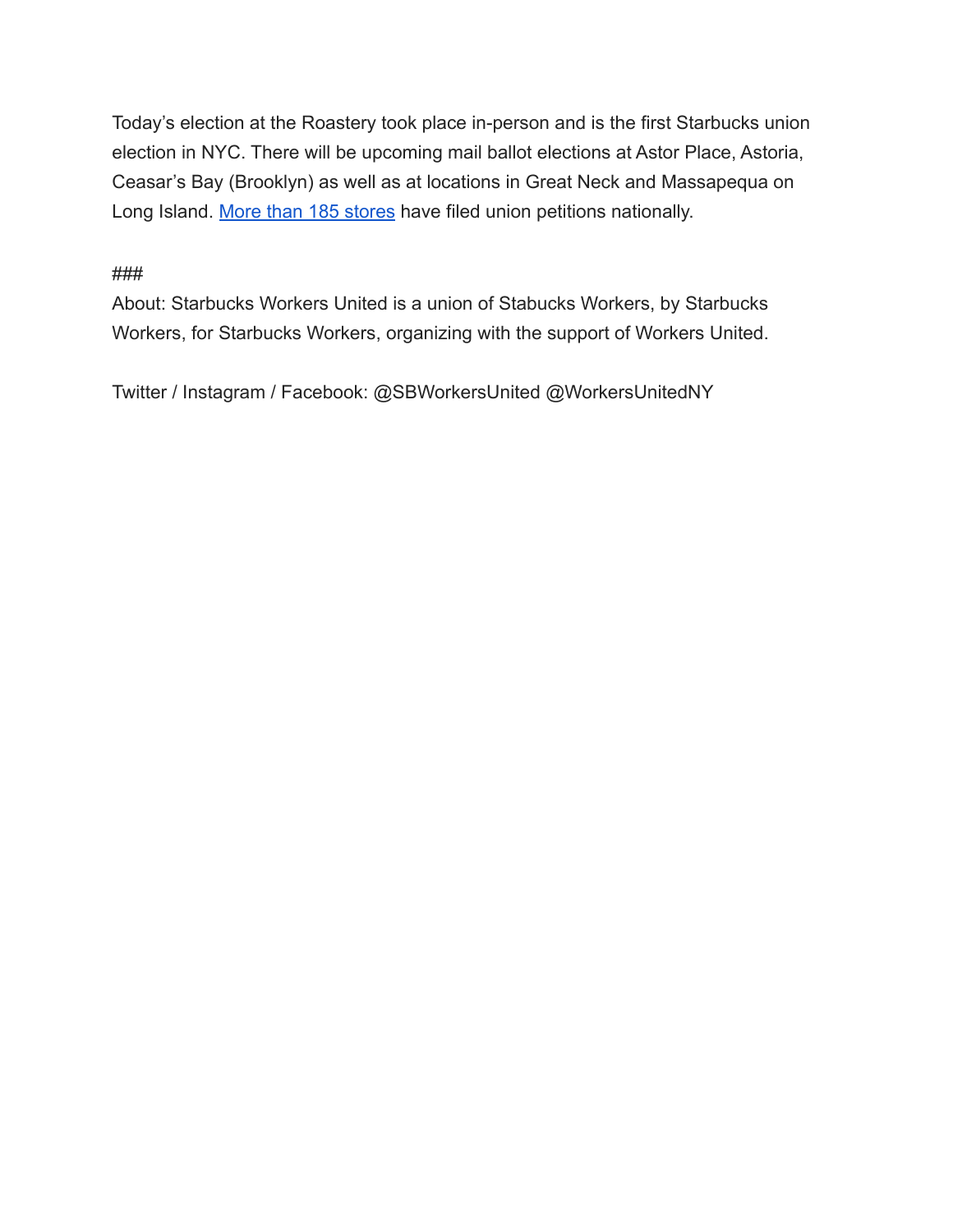## **STATEMENT IN EVENT OF LOSS**

After a pervasive union busting campaign that involved one-on-one employee meetings with management, group captive audience meetings conducted by management, anti-union materials being distributed at the store, employee write-ups for minor infractions like lateness that occurred many months prior, and a general air of hostility in the workplace, Starbucks Workers United lost their petition to join a union at the Starbucks Reserve Roastery in NYC's Chelsea market today. The NYC store is one of only three Roastery locations in the country and employs nearly 100 workers.

The partners at the Roastery filed for a union petition on February 10th, requesting March 3rd as a vote date. Starbucks delayed the process, giving them more time to run an anti-union campaign. Across the country Starbucks has relied on retaliatory practices to intimidate partners. Starbucks has temporarily closed stores that were seeking to unionize in Buffalo, as well as fired union leaders there. They also fired the "Memphis Seven," a group of partners seeking to unionize their store in Tennessee, in retaliation for their union organizing. The company has continued to refuse to sign the Fair Election Principles which shows a lack of commitment to neutrality towards the organizing workers, and they have contracted with notorious union-busting law firm Littler Mendelson.

Last week, the Starbucks Workers United campaign in the NY metro area, filed Unfair Labor Practice allegations with the National Labor Relations Board on behalf of Starbucks employees in Great Neck and Manhattan. The allegations include that the company has engaged in illegal union busting practices, including threats of loss of income, threats of loss of opportunities for promotion, threats of loss of holiday time and benefits, disciplinary action, and threat of termination of part-time employees for refusal to work more hours, in retaliation for their support of the union. These allegations come on the heels of an [NLRB complaint against the company.](https://www.nytimes.com/2022/03/15/business/economy/starbucks-union-nlrb-arizona.html) Workers United has filed more than 70 Unfair Labor Practice charges on behalf of organizing Starbucks partners across the country.